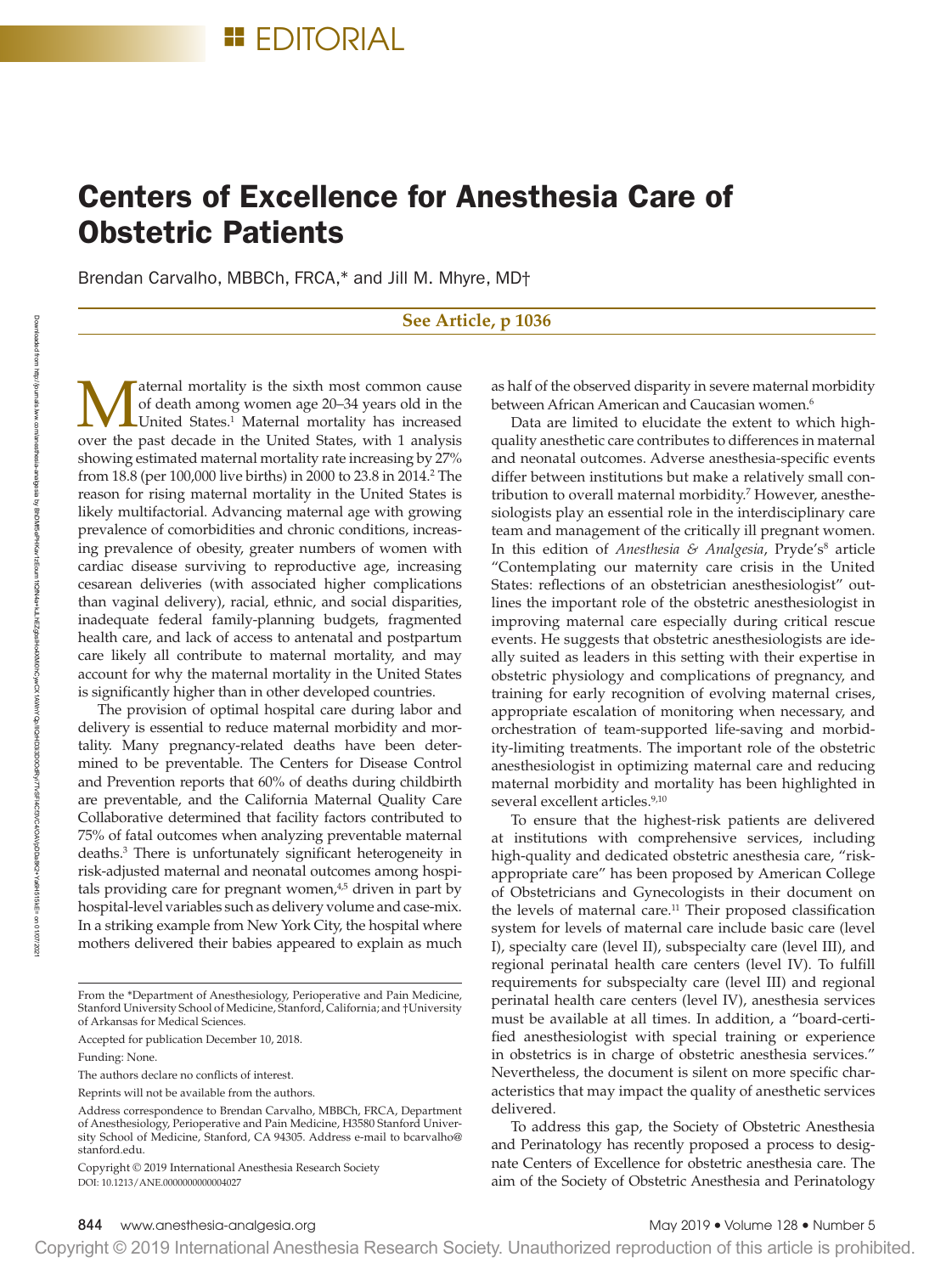Centers of Excellence designation is to recognize institutions and programs that demonstrate excellence in obstetric anesthesia care, to set a benchmark level of expected care to improve the standards nationally, and to provide a broad surrogate quality metric of institutions providing obstetric anesthesia care. The criteria for Centers of Excellence designation cover various domains including personnel and staffing; equipment, protocols, and policies; simulation and team training; obstetric emergency management; cesarean delivery and labor analgesia care; recommendations and guidelines implementation; and quality assurance and patient followup systems. The criteria for Centers of Excellence designation, which cover all aspects of obstetric anesthesia care, were generated by expert consensus and incorporate evidencebased recommendations. Key recommendations that are required for Centers of Excellence designation are outlined in the Table. The full list of Society of Obstetric Anesthesia

and Perinatology Centers of Excellence designation criteria are listed at<https://soap.org/grants/center-of-excellence/>.

In conclusion, there are many aspects contributing to the higher than desired maternal mortality and morbidity in the United States. Improvements in the quality of care that hospitals provide pregnant women undergoing labor and delivery will help reduce maternal and neonatal harm. The training and expertise of obstetric anesthesiologists make them ideally suited to make significant contributions toward reducing maternal mortality. The overall quality of obstetric anesthesia care provided is important to benchmark. The Society of Obstetric Anesthesia and Perinatology proposed "Centers of Excellence for Anesthesia Care of Obstetric Patients' Designation" aims to recognize institutions that provide optimal care, improve the standards nationally, and provide a broad surrogate quality metric for institutions providing obstetric anesthesia care. This Society of Obstetric Anesthesia and Perinatology Centers of

### Table. Key Recommendations That Are Required for the Society of Obstetric Anesthesia and Perinatology Centers of Excellence for Anesthesia Care of Obstetric Patients Designation

Personnel and staffing

- Obstetric anesthesiologist leadership, specifically a board-certified physician anesthesiologist who has completed an Accreditation Council for Graduate Medical Education-accredited obstetric anesthesia fellowship and/or has equivalent expertise in obstetric anesthesia
- In-house (24/7) coverage of obstetric patients, by at least 1 board-certified (or equivalent) physician anesthesiologist who is dedicated to covering the obstetric service without additional responsibilities for nonobstetric patients
- Ability to mobilize (within a reasonable [30–60 min] timeframe) additional anesthesia personnel in case of obstetric emergencies or high clinical volume beyond the capacity of in-house staff assigned to the obstetric service

Equipment, protocols, and policies

- Availability of a massive transfusion protocol with O-negative blood and other blood products, and emergency release system for available blood. Blood bank protocol needs to have been tested and functional on the obstetric unit. Rapid-infuser device to assist with massive resuscitation readily available for use on the obstetric unit
- Difficult airway cart (with laryngoscopes, endotracheal tubes, rescue airway devices [eg, supraglottic airway device, such as a laryngeal mask airway], video laryngoscope, and surgical airway equipment) immediately available on the obstetric unit. Suction and a means to deliver positive pressure ventilation immediately available in readily accessible locations where neuraxial analgesia/anesthesia and/or general anesthesia are administered. Lipid emulsion, appropriate supplies and protocols that will allow a timely response to local anesthetic systemic toxicity
- Multidisciplinary team-based approach with systems in place to ensure interprofessional communication and situational awareness on your obstetric unit. Daily multidisciplinary rounds or huddles to discuss management plans for women on labor and delivery, antepartum and postpartum
- Obstetric emergency response team with a policy that includes obstetric conditions and/or vital sign parameters that warrant activation, and means of notifying all members of the response team
- An active multidisciplinary program with obstetric and anesthetic emergency simulation drills
- Additional operating room (with nursing/technical/obstetric and anesthesiology personnel) available at all times for emergency obstetric procedures (if all obstetric unit operating rooms are occupied)

Cesarean delivery management

- A standardized clinical care pathway (eg, enhanced recovery protocol) utilized by the institution and all obstetric anesthesia providers
- Routine utilization of a pencil-point needle, 25 gauge or less for the provision of spinal anesthesia
- Multimodal analgesia protocols and institutional efforts to minimize opioid usage
- Strategies to prevent maternal and fetal intraoperative hypothermia
- Appropriate antibiotic prophylaxis to prevent surgical site infection
- Spinal hypotension, nausea, and vomiting prophylaxis and treatment

Labor analgesia

- Use of low-concentration local anesthetic solutions with neuraxial opioids for administering neuraxial labor analgesia
- Combined-spinal epidural techniques available/offered in addition to standard labor epidural analgesia. Patient-controlled epidural analgesia and ideally background programmed intermittent epidural boluses utilized for the provision of neuraxial labor analgesia
- Routine utilization of flexible (flex-tipped/wire-reinforced) epidural catheters for labor epidural analgesia
- Regular assessment of neuraxial labor analgesia effectiveness
- Recommendations and guidelines implementation
- At a minimum, evidence of implementation of the Practice Guidelines for Obstetric Anesthesia by the American Society of Anesthesiologists Task Force on Obstetric Anesthesia and Society of Obstetric Anesthesia and Perinatology

Quality assurance and patient follow-up

- An anesthesiologist serves as a member of the team that develops and implements multidisciplinary clinical policy
- Follow-up with structured interview/consultation on all patients who received labor analgesia, cesarean anesthesia, or anesthesia for other procedures
- A system in place to evaluate and treat (with an epidural blood patch, if necessary) a postdural puncture headache in a timely fashion